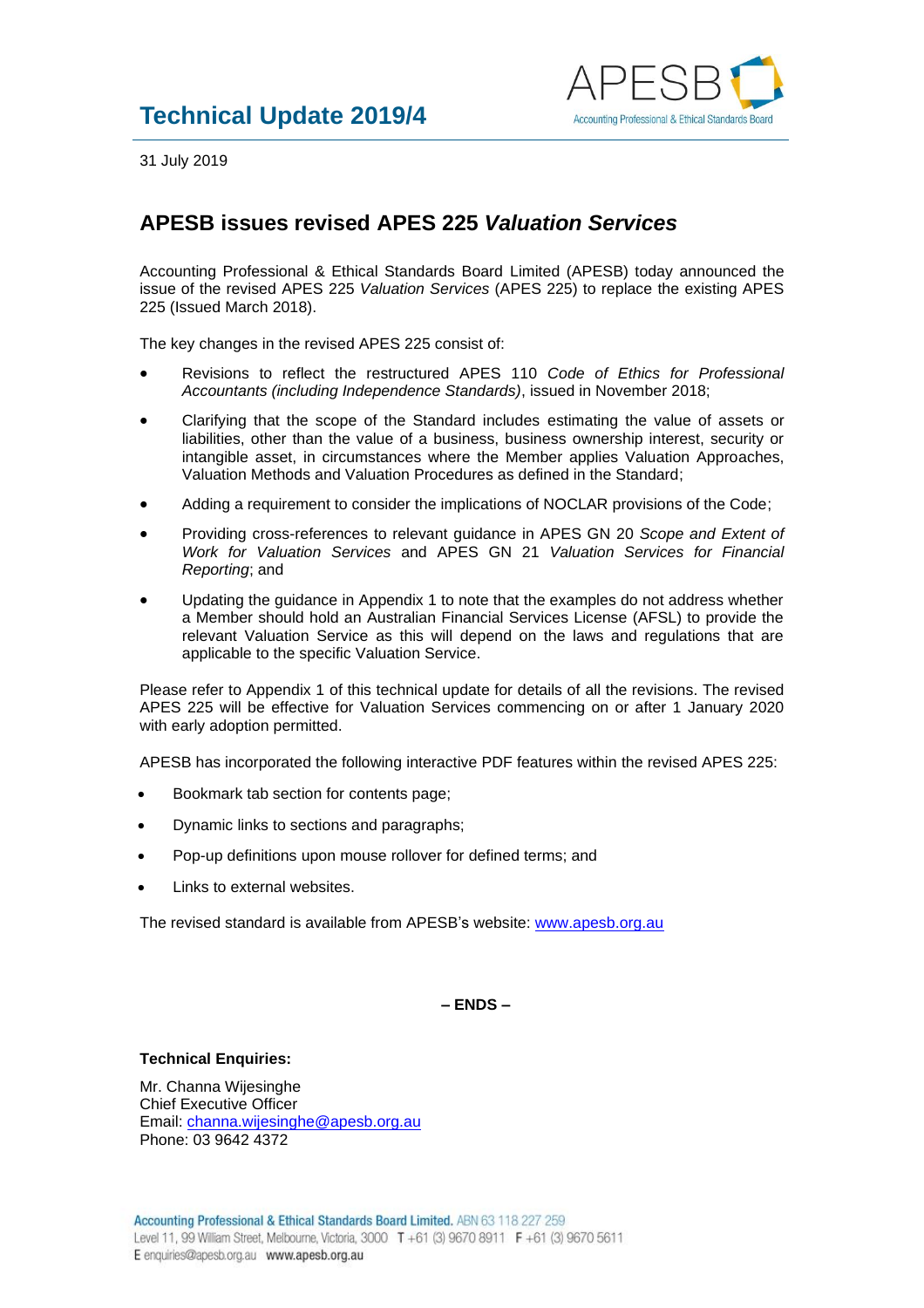## **Appendix 1**

## **Revision to APES 225 (Issued March 2018)**

Accounting Professional & Ethical Standards Board Limited (APESB) has approved the following revisions to APES 225 *Valuation Services* which was originally issued in July 2008 and revised in May 2011, December 2015 and March 2018.

| Paragraph<br><b>Reference</b> | <b>Revisions</b>                                                                                                                                                                                                                                                                                                                                                                                |
|-------------------------------|-------------------------------------------------------------------------------------------------------------------------------------------------------------------------------------------------------------------------------------------------------------------------------------------------------------------------------------------------------------------------------------------------|
| 1.2                           | Accounting Professional & Ethical Standards Board Limited (APESB) has<br>revised professional standard APES 225 Valuation Services (the<br>Standard), which is effective for Valuation Engagements or Assignments<br>Services commencing on or after 1 July 2018 January 2020 and<br>supersedes APES 225 issued in December 2015 March 2018. Earlier<br>adoption of this Standard is permitted. |
| 1.6                           | Members shall be familiar comply with relevant other applicable<br>Professional Standards and be familiar with relevant guidance notes<br>when providing performing Professional Services Activities. All<br>Members shall comply with the fundamental principles outlined in the<br>Code.                                                                                                      |
| $\overline{2}$                | Defined terms are shown in the body of the Standard in title case.                                                                                                                                                                                                                                                                                                                              |
|                               | For the purpose of this Standard:                                                                                                                                                                                                                                                                                                                                                               |
| $\overline{2}$                | <b>Calculated Value</b> means an estimate of value of a business, business<br>ownership interest, security-or, intangible asset, or other asset or liability<br>that results from a Calculation Engagement. A Calculated Value may either<br>be a single amount or a range.                                                                                                                     |
| $\overline{2}$                | Code means APES 110 Code of Ethics for Professional Accountants<br>(including Independence Standards).                                                                                                                                                                                                                                                                                          |
| $\overline{2}$                | <b>Conclusion of Value</b> means an estimate of value of a business, business<br>ownership interest, security-or, intangible asset, or other asset or liability<br>that results from a Valuation Engagement or a Limited Scope Valuation<br>Engagement. A Conclusion of Value may either be a single amount or a<br>range.                                                                      |
| $\overline{2}$                | <b>Engagement Document</b> means the document (i.e. letter, agreement or<br>any other appropriate means) in which the Terms of Engagement are<br>specified in a written form Writing.                                                                                                                                                                                                           |
| $\overline{2}$                | Independence is comprises:                                                                                                                                                                                                                                                                                                                                                                      |
|                               | Independence of mind - the state of mind that permits the expression<br>(a)<br>of a conclusion without being affected by influences that compromise<br>professional judgement, thereby allowing an individual to act with<br>integrity, and exercise objectivity and professional scepticism.                                                                                                   |
|                               | Independence in appearance - the avoidance of facts and<br>(b)<br>circumstances that are so significant that a reasonable and informed<br>third party would be likely to conclude, weighing all the specific facts<br>and circumstances, that a Firm's, or a member of the an Engagement<br>team's, team member's integrity, objectivity or professional scepticism<br>has been compromised.    |
| $\overline{2}$                | <b>Member in Business</b> means a Member employed or engaged working in<br>an executive or non-executive capacity in such areas such as commerce,<br>industry, service, the public sector, education, the not-for-profit sector, or                                                                                                                                                             |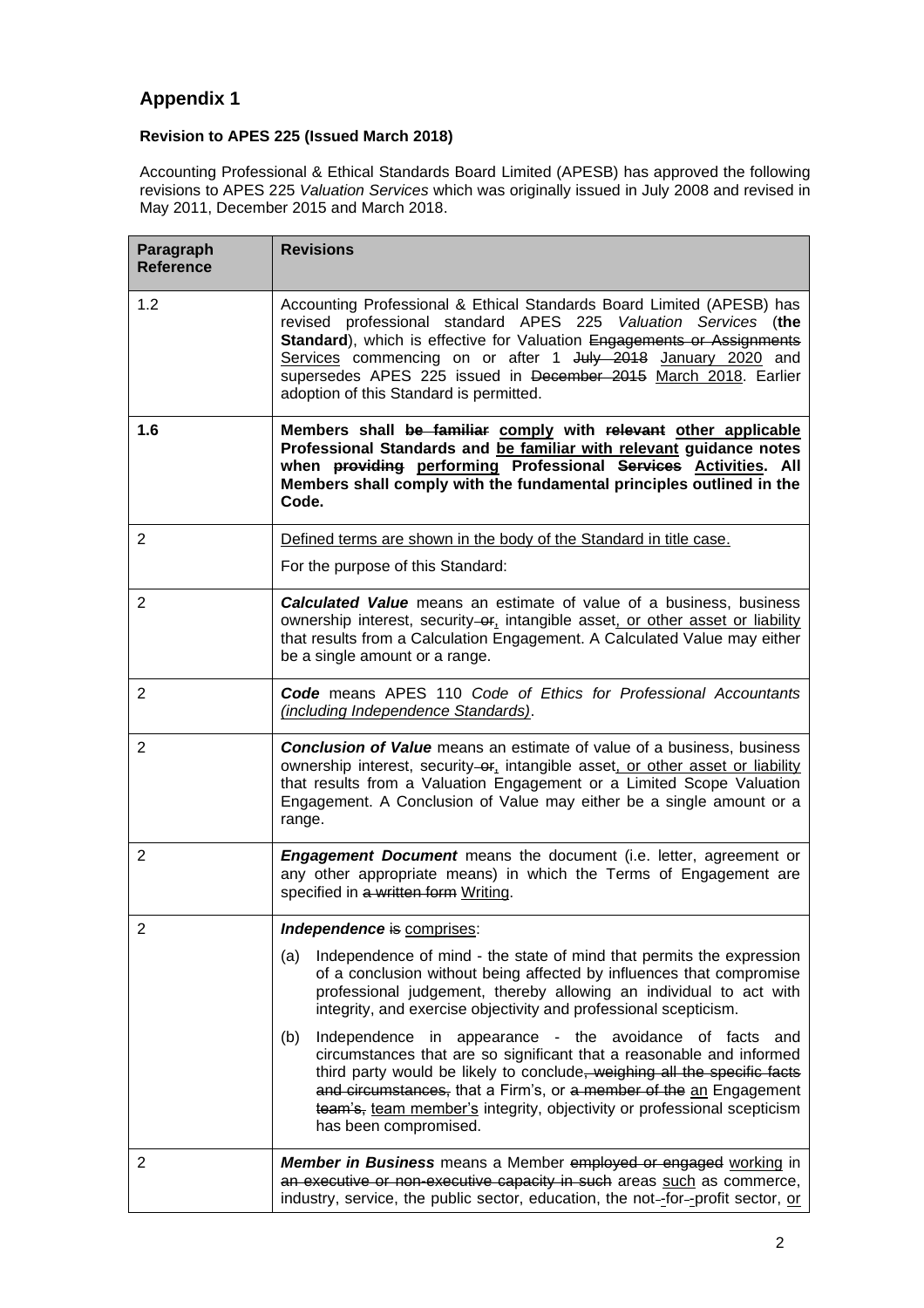| Paragraph<br><b>Reference</b> | <b>Revisions</b>                                                                                                                                                                                                                                                                                                                                                                                                                                                            |
|-------------------------------|-----------------------------------------------------------------------------------------------------------------------------------------------------------------------------------------------------------------------------------------------------------------------------------------------------------------------------------------------------------------------------------------------------------------------------------------------------------------------------|
|                               | in regulatory bodies or professional bodies, who might be an employee,<br>contractor, partner, director (executive or non-executive), owner-manager<br>or volunteer a Member contracted by such entities.                                                                                                                                                                                                                                                                   |
| $\overline{2}$                | <b>Member in Public Practice</b> means a Member, irrespective of functional<br>classification (e.g. for example, audit, tax or consulting) in a Firm that<br>provides Professional Services. This term is also used to refer to a Firm of<br>Members in Public Practice and means a practice entity and a participant in<br>that practice entity as defined by the applicable Professional Body.                                                                            |
| 2                             | Premise of Value means an assumption regarding the most likely set of<br>transactional circumstances that may be applicable to the subject valuation,<br>e.g. for example, going concern or liquidation.                                                                                                                                                                                                                                                                    |
| $\overline{2}$                | Professional Activity means an activity requiring accountancy or related<br>skills undertaken by a Member, including accounting, auditing, taxation,<br>management consulting, and financial management.                                                                                                                                                                                                                                                                    |
| $\overline{2}$                | Valuation means the act or process of determining an estimate of value of<br>a business, business ownership interest, security-or, intangible asset, or<br>other asset or liability by applying Valuation Approaches, Valuation<br>Methods and Valuation Procedures. A Valuation does not involve the<br>verification of information in respect of the business, business ownership<br>interest, security $er_1$ intangible asset or other asset or liability being valued. |
| $\overline{2}$                | Valuation Approach(es) means a general way(s) of determining an<br>estimate of value of a business, business ownership interest, security, or<br>intangible asset, or other asset or liability using one or more Valuation<br>Methods.                                                                                                                                                                                                                                      |
| $\overline{2}$                | Valuation Method(s) means, within Valuation Approaches, a specific<br>way(s) to determine an estimate of value of a business, business<br>ownership interest, security or, intangible asset, or other asset or liability.                                                                                                                                                                                                                                                   |
| $\overline{c}$                | <b>Writing</b> means a mode of representing or reproducing words in a visible<br>form and includes words in an electronic format capable of being converted<br>to printed text.                                                                                                                                                                                                                                                                                             |
| 3.1                           | A Member providing a Valuation Service shall comply with Section<br>100 Introduction and Fundamental Principles Part 1 Complying with<br>the Code, Fundamental Principles and Conceptual Framework of the<br>Code and relevant laws and regulations.                                                                                                                                                                                                                        |
| 3.2                           | Members in Public Practice shall comply with Section 220 310<br>Conflicts of Interest and Section 280 Objectivity - All Services of the<br>Code.                                                                                                                                                                                                                                                                                                                            |
| 3.3                           | In accordance with Section 100 <i>Introduction and Fundamental</i><br>Principles Complying with the Code of the Code, a Member shall<br>observe and comply with the Member's public interest obligations<br>when providing a Valuation Service.                                                                                                                                                                                                                             |
| 3.4                           | When a Member in Public Practice is engaged to perform a Valuation<br>Service which requires Independence or purports to be independent,<br>the Member in Public Practice shall comply with Independence as<br>defined in this Standard.                                                                                                                                                                                                                                    |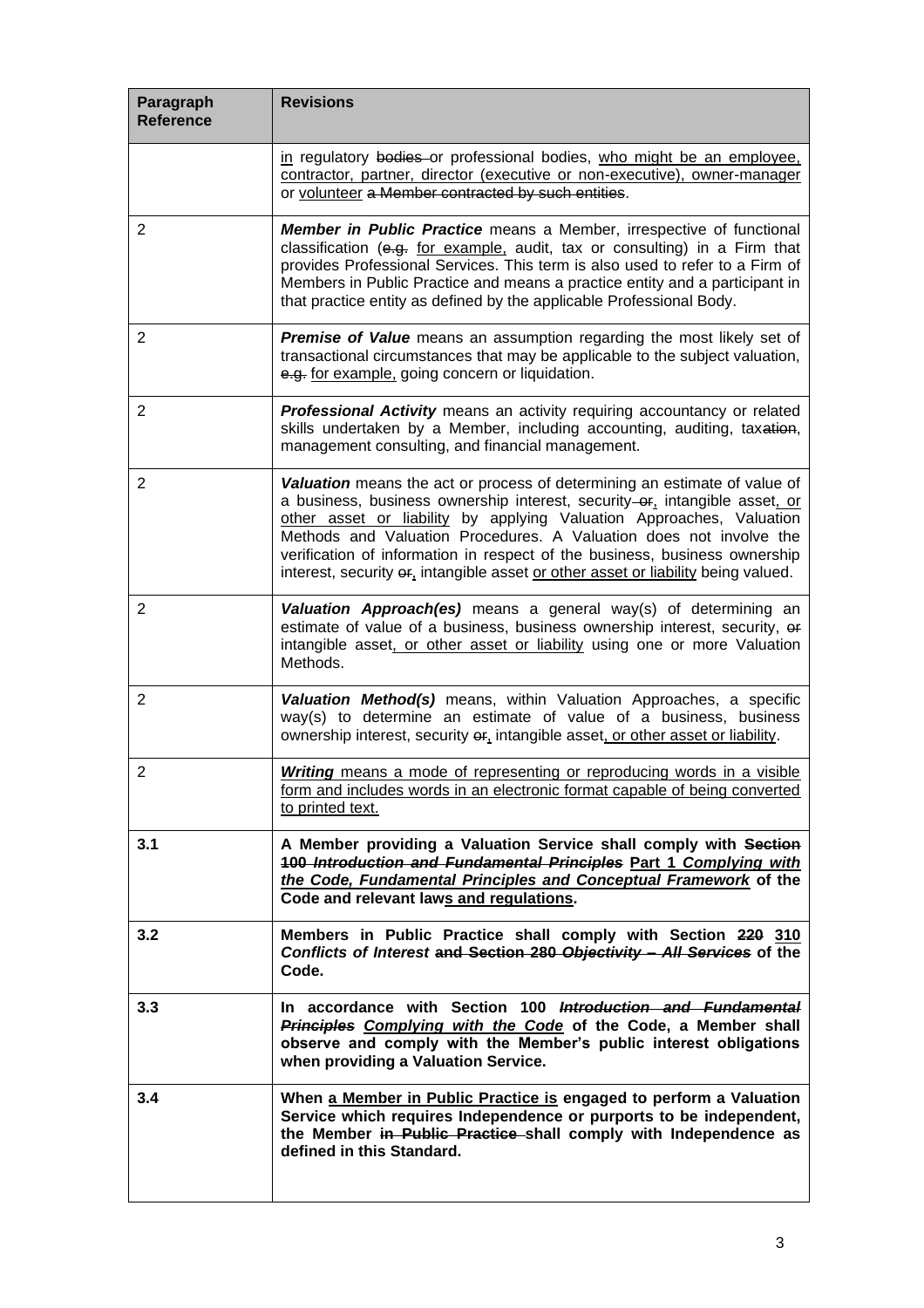| Paragraph<br><b>Reference</b> | <b>Revisions</b>                                                                                                                                                                                                                                                                                                                                                                                                                                                                                        |
|-------------------------------|---------------------------------------------------------------------------------------------------------------------------------------------------------------------------------------------------------------------------------------------------------------------------------------------------------------------------------------------------------------------------------------------------------------------------------------------------------------------------------------------------------|
| 3.6                           | A Member providing a Valuation Service shall maintain professional<br>competence and take due care in the performance of the Member's<br>work in accordance with Section 130 Subsection 113 Professional<br>Competence and Due Care of the Code.                                                                                                                                                                                                                                                        |
| 3.7                           | Where a Valuation Service or part thereof requires the consideration<br>of matters that are outside a Member's professional expertise, the<br>Member shall seek expert assistance or advice from a suitably<br>qualified third party on those matters outside of the Member's<br>professional expertise or decline the Valuation Service. The Member<br>shall disclose in any Valuation Report or other relevant<br>communications the extent of the reliance upon the advice of such a<br>third party. |
| 3.8                           | When planning to use the work of a suitably qualified third party, a<br>Member shall assess the professional competence and objectivity of<br>the third party, the engagement terms of the third party, and on<br>completion the appropriateness and reasonableness of the work<br>performed.                                                                                                                                                                                                           |
| 3.10                          | In accordance with Section 140 Confidentiality of the Code, a A<br>Member who acquires confidential information in the course of<br>performing a Valuation Service for a Client or Employer shall not use<br>that information for any purpose other than the proper performance of<br>the Valuation Service for that Client or Employer comply with<br>Subsection 114 Confidentiality of the Code.                                                                                                      |
| 3.11                          | Unless the Member has a legal, regulatory or professional obligation<br>of disclosure, a Member shall not convey any information relating to a<br>Client's or Employer's affairs to a third party without the Client's or<br>Employer's permission.                                                                                                                                                                                                                                                     |
| 3.12                          | Where a Client has given a Member in Public Practice permission to<br>disclose confidential information to a third party, it is preferable that this<br>permission is in wWriting. Where oral permission is obtained, a<br>contemporaneous note should be made and kept on file by the Member<br>recording the relevant details of the Client's approval.                                                                                                                                               |
| 3.13                          | Where a Member provides confidential information in accordance with<br>a legal, regulatory or professional obligation of disclosure, the<br>Member shall notify the Client, Employer or relevant third party as<br>soon as practicable, provided that there is no legal prohibition against<br>such notification.                                                                                                                                                                                       |
| 4.1                           | A Member in Public Practice shall document and communicate to the<br>Client in an Engagement Document the Terms of Engagement to<br>provide the a Valuation Service to a Client in an Engagement<br>Document in accordance with APES 305 Terms of Engagement.                                                                                                                                                                                                                                           |
| 4.3                           | A Member in Public Practice who is approached by a potential Client<br>to undertake a Valuation Service shall comply with the requirements<br>of Section 210 320 Professional Appointments of the Code.                                                                                                                                                                                                                                                                                                 |
| 4.6                           | Members are referred to APES GN 20 Scope and Extent of Work for<br>Valuation Services for guidance in determining the scope and extent of<br>work that may be appropriate for the type of Valuation Service being<br>provided.                                                                                                                                                                                                                                                                          |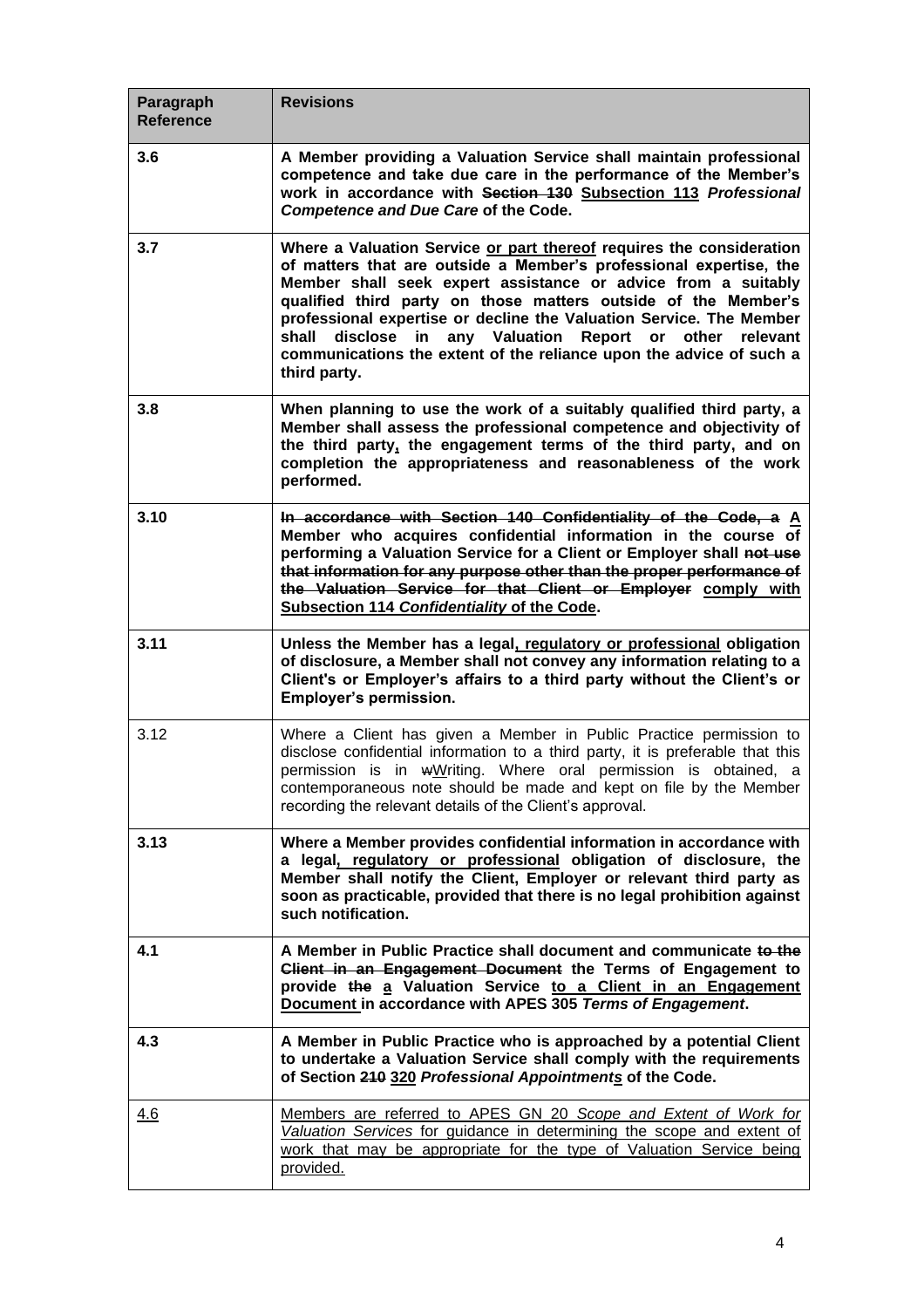| Paragraph<br><b>Reference</b> | <b>Revisions</b>                                                                                                                                                                                                                                                                                                                                                                                             |
|-------------------------------|--------------------------------------------------------------------------------------------------------------------------------------------------------------------------------------------------------------------------------------------------------------------------------------------------------------------------------------------------------------------------------------------------------------|
| 4.67                          | Subject to the Terms of Engagement and paragraph 3.11, a Member in<br>Public Practice who has relied on information provided by the Client, its<br>management, or a third party, should consider requesting a written<br>representation in Writing from the relevant party that:                                                                                                                             |
|                               | (a) the relevant party has reviewed the draft Valuation Report or extract<br>thereof:                                                                                                                                                                                                                                                                                                                        |
|                               | the facts upon which the draft Valuation Report or extract thereof is<br>(b)<br>based are correct and no material, relevant facts have been omitted;                                                                                                                                                                                                                                                         |
|                               | the historical financial information upon which the draft Valuation<br>(c)<br>Report or extract thereof is based is complete, accurate, and reliable;                                                                                                                                                                                                                                                        |
|                               | the assumptions upon which the draft Valuation Report or extract<br>(d)<br>thereof is based are reasonable; and                                                                                                                                                                                                                                                                                              |
|                               | there are no other matters, in the opinion of the Client, its<br>(e)<br>management or a third party, which should be brought to the<br>Member's attention.                                                                                                                                                                                                                                                   |
| 4.78                          | [Paragraph 4.7 of the extant Standard remains unchanged but renumbered<br>as paragraph 4.8].                                                                                                                                                                                                                                                                                                                 |
| 4.9                           | Where a Member becomes aware of instances of non-compliance with<br>laws and regulations when performing a Valuation Service, the<br>Member shall comply with Section 260 Responding to Non-<br><b>Compliance with Laws and Regulations (for Members in Business) or</b><br>360 Responding to Non-Compliance with Laws<br>Section<br>and<br><b>Regulations (for Members in Public Practice) of the Code.</b> |
| 5.1                           | Generally when a Member in Public Practice provides a Valuation Service,<br>the Member should prepare a written Valuation Report. However, this<br>Standard recognises that a Member may issue a Valuation Report orally<br>where instructed to do so by the Member's Client or where there are<br>circumstances that would justify issuing a Valuation Report orally rather<br>than in wWriting.            |
| 5.2                           | Where a Member in Public Practice prepares a written-Valuation<br>Report in Writing in respect of a Valuation Service, the Valuation<br><b>Report shall clearly communicate:</b>                                                                                                                                                                                                                             |
|                               | The name of the party engaging the Member;<br>(a)                                                                                                                                                                                                                                                                                                                                                            |
|                               | (b) A description of the business, business ownership interest,<br>security-or, intangible asset, or other asset or liability being<br>valued;                                                                                                                                                                                                                                                               |
|                               | The date at which the value has been determined;<br>(c)                                                                                                                                                                                                                                                                                                                                                      |
|                               | (d)<br>The date on which the Valuation Report has been issued;                                                                                                                                                                                                                                                                                                                                               |
|                               | The purpose for which the Valuation Report has been prepared;<br>(e)                                                                                                                                                                                                                                                                                                                                         |
|                               | The name and qualifications of the Member(s) responsible for the<br>(f)<br>Valuation;                                                                                                                                                                                                                                                                                                                        |
|                               | The scope of the Valuation, including any limitations or<br>(g)<br>restrictions;                                                                                                                                                                                                                                                                                                                             |
|                               | The standard of value used in the Valuation and its definition;<br>(h)                                                                                                                                                                                                                                                                                                                                       |
|                               | The Premise of Value adopted in the Valuation (e.g. for example,<br>(i)<br>going concern premise or liquidation premise);                                                                                                                                                                                                                                                                                    |
|                               | Whether the Valuation was undertaken by the Member acting<br>(j)                                                                                                                                                                                                                                                                                                                                             |